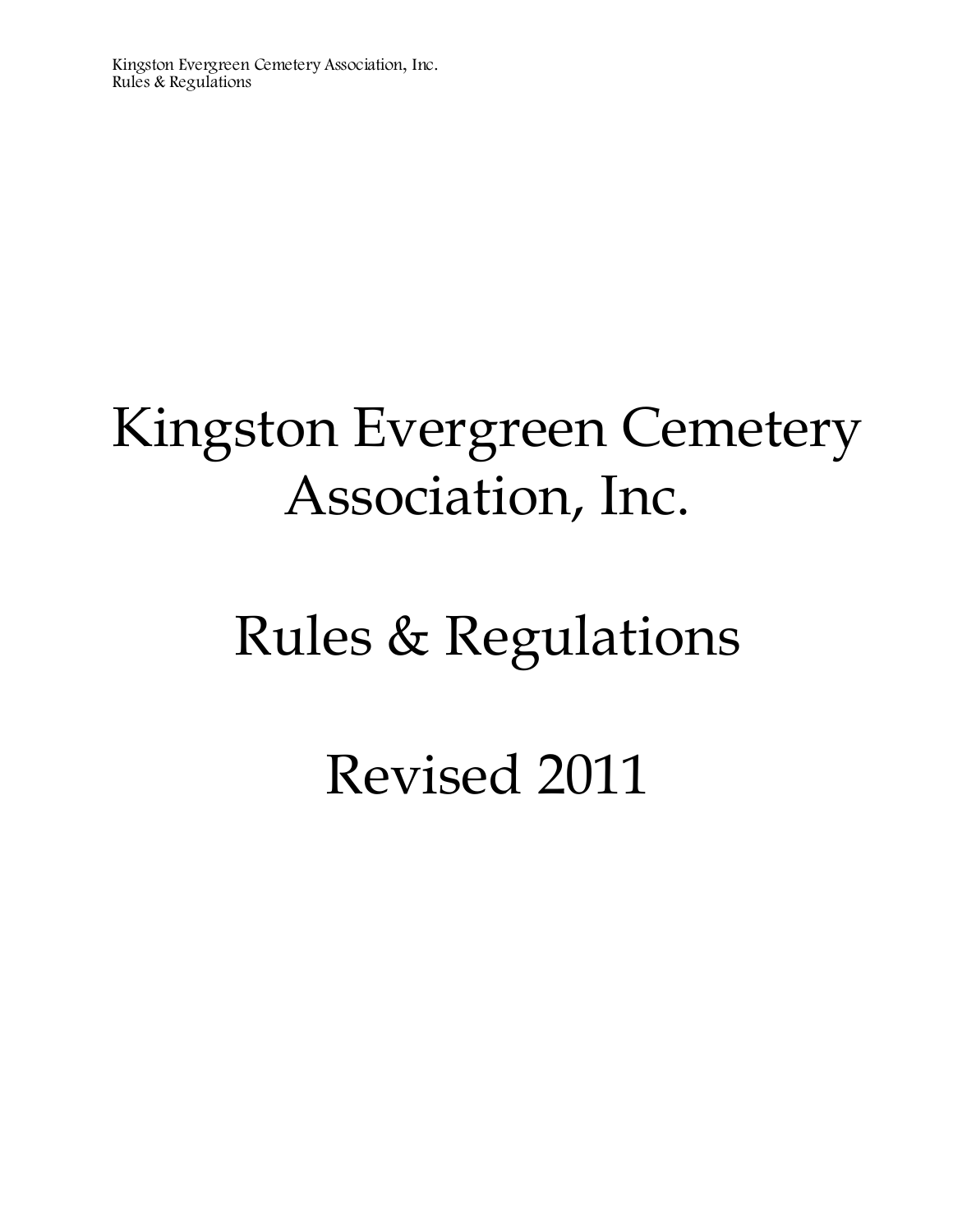| Page#           | Item                                       |
|-----------------|--------------------------------------------|
| $\overline{2}$  | Formal Adoption & Subjection               |
| 2               | General Laws of Massachusetts              |
| $\overline{2}$  | <b>Purpose of Cemetery</b>                 |
| 2               | Cemetery Hours                             |
| $\overline{3}$  | Admission to Cemetery                      |
| 3               | Arrangements of Interments                 |
| $\overline{3}$  | <b>Interment Procedures</b>                |
| 3               | Correction of Errors                       |
| $\overline{4}$  | Definitions                                |
| 5               | Ornamentations & Decorations               |
| $\overline{6}$  | Fee Schedule                               |
| $7 - 8$         | Instructions of Lot (Plot) Holder's Rights |
| 8               | Service Charges & Payments                 |
| $\overline{8}$  | Care                                       |
| 8               | <b>Outside Workers</b>                     |
| $\overline{8}$  | Cemetery Employees                         |
| $9 - 10$        | Memorials & Regulations for Memorial Work  |
| 10              | Grading & Improvements                     |
| $\overline{10}$ | Right to Re-Plat                           |
| 11              | No Easements Granted                       |
| 11              | Loss or Damage                             |
| 11              | Use of Cemetery & Conduct within Cemetery  |
| $\overline{12}$ | Lot (Plot) Holder's Change in Address      |
| 12              | General                                    |

# Table of Contents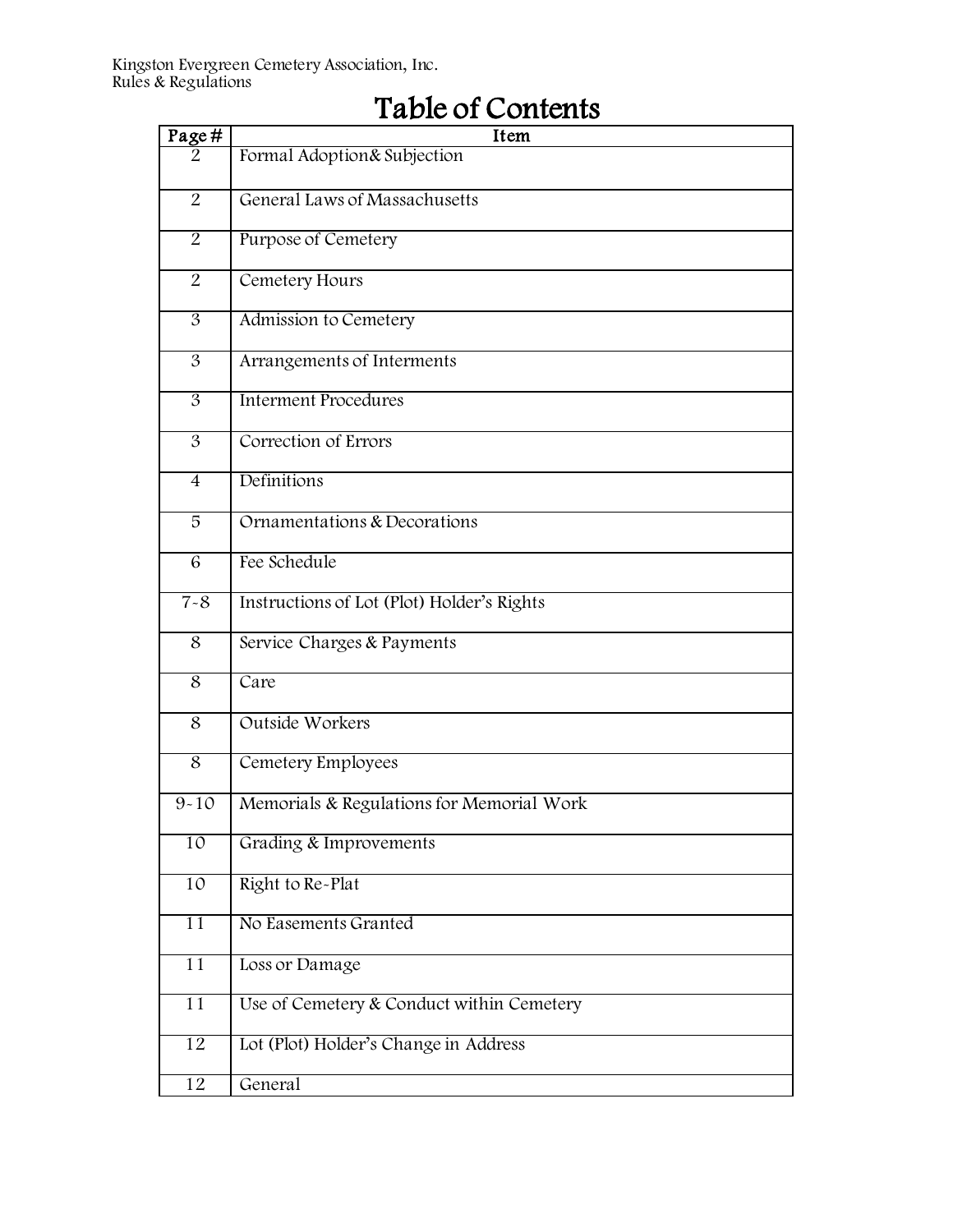# Formal Adoption and Subjection

For the mutual protection of the license holders, their family and visitors in the Kingston Evergreen Cemetery, the Board of Trustees, in accordance with Massachusetts General Laws Chapter 114, does hereby adopt the following Rules and Regulations. All license holders and persons within the cemetery, and all lots and graves shall be subject to said Rules and Regulations and the governing body shall adopt such amendments or alterations thereof or additions thereto from time to time. Reference to the Rules and Regulations in the document conveying the Right of Interment Burial shall have the same force and effect as if set forth in full therein.

### General Laws of Massachusetts

Kingston Evergreen Cemetery Association, Inc. is also governed by General Laws of Massachusetts which include Chapter 272, Section 73. Whoever willfully destroys, mutilates, defaces, injures or removes a tomb, monument, gravestone, veteran's grave marker or metal plaque, veteran's flag holder that commemorates a particular war, conflict or period of service or flag, or other structure or thing which is placed or designed for a memorial of the dead, or a fence railing, curb or other thing which is intended for the protection or ornament of a structure or thing before mentioned or of an enclosure for the burial of the dead, willfully removes, destroys, mutilates, cuts, breaks or injures a tree, shrub or plant placed on a grave, shall be punished by imprisonment in the state prison for not more than five years or by imprisonment in the jail or house of correction for not more than two and one half year and by a fine of not more than five thousand dollars.

### Purpose of Cemetery

The cemetery is intended for the interment of those entitled to burial according to Massachusetts General Laws, the By-Laws of the Kingston Evergreen Cemetery Association and the Rules and Regulations of the Kingston Evergreen Cemetery Association. No grave shall be used for any other purpose other than the burial of the human dead. Exclusively the management or superintendent appointed by the governing body shall decide any questions on the burial of others not defined according to the Rules & Regulations, and such will be binding on both parties.

#### Cemetery Hours

The management shall have the right to fix the opening and closing hours of its cemetery office, buildings and its grounds. The office hours at this time are set by appointment.

Unless otherwise determined by management, the grounds of the cemetery are open from dawn to dusk each day.

"The Cemetery does not maintain nor plow its roads from December  $1<sup>st</sup>$  to April  $1<sup>st</sup>$ . Therefore any person entering the Cemetery during this period assumes all risk of harm and damage to any person or property." The Cemetery, upon the payment of an additional fee, will only plow during this period to facilitate a burial."

All correspondence should be mailed to: Kingston Evergreen Cemetery Association, Inc. c/o P.O. Box 188 Kingston, MA 02364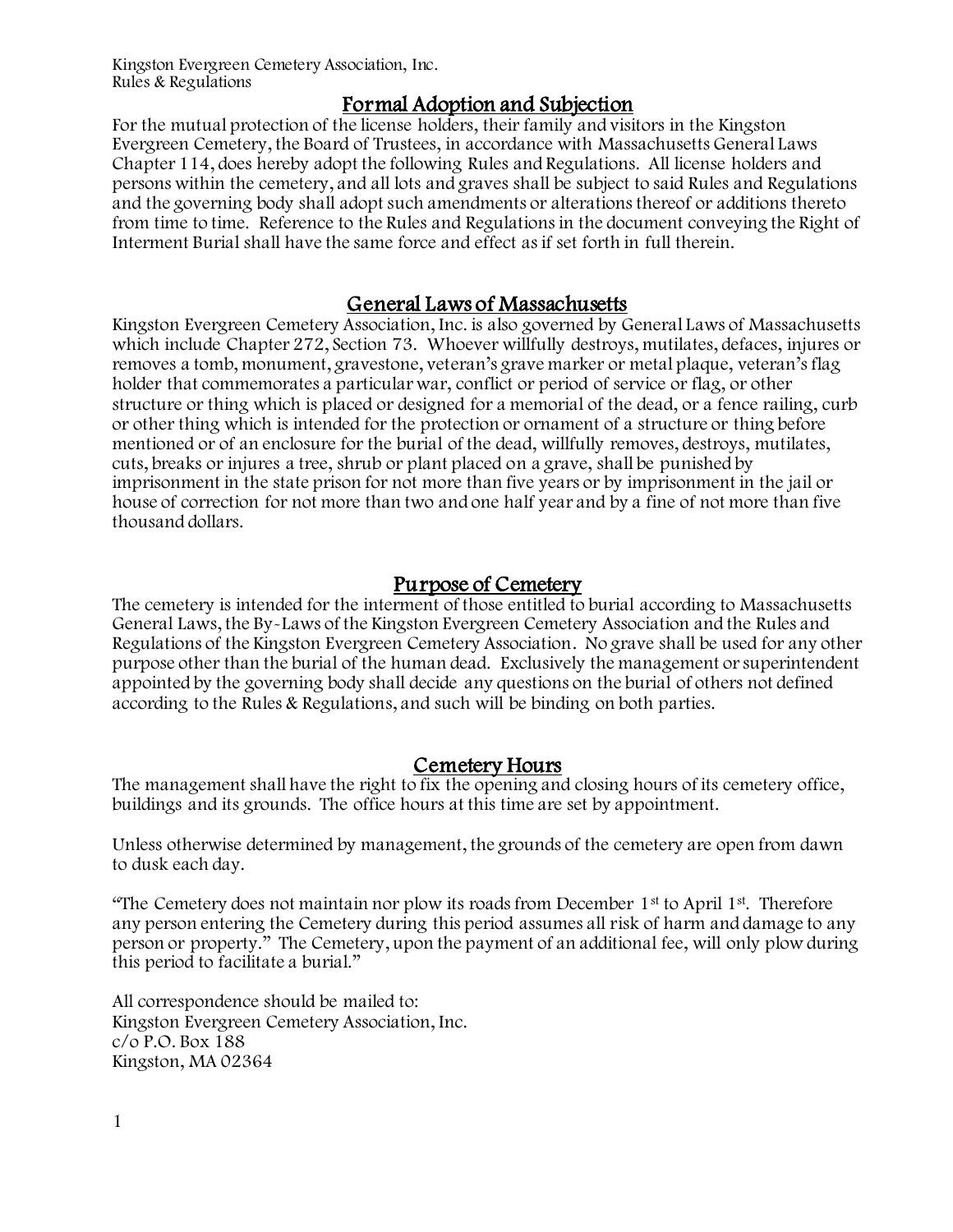# Admission to Cemetery

The management reserves the right to refuse admission to the cemetery and to refuse the use of any cemetery equipment or facilities at any time by any person or persons, as the rules, judgment, and traditions of the Kingston Evergreen Cemetery Association may dictate.

## Arrangements of Interments

The superintendent shall have the right to require those wishing to make a selection of a grave, lot, or arrange an interment, to visit or call at the cemetery office in ample time to complete the respective arrangements. If a funeral director or other authorized agent is representing the license holder, the arrangements made by the agent with the superintendent are binding on said holder. No individual or organization, except those approved by the governing body will be permitted to conduct services in the cemetery.

The management shall be in no way liable for any delay in the interment of a body where a protest to the interment has been made, or where rules & regulations have not been complied with, or forbid such interment. Any protest may be required in writing and filed in the office of the Cemetery.

### Interment Procedures

(Also see Instructions of Lot (Plot) Holder's Rights)

Interments shall be scheduled by the superintendent during normal business hours. Interments requested beyond these scheduled hours shall be at the discretion of the superintendent and shall be charged at the Premium Time Fee. The superintendent shall make every effort to be as accommodating as possible in scheduling Premium Time interments.

A Board of Health Burial Permit, Interment Authorization Form and any and all fees for each interment must be presented to the superintendent before the interment is completed. All fees will be paid by check made out to Kingston Evergreen Cemetery Association, Inc... Funeral processions entering the cemetery shall be under the charge and direction of the superintendent. The casket may not be opened at any time within the Cemetery without the express permission and in the presence of the superintendent. The superintendent reserves the right to refuse permission to open the casket without the consent of the legal representative of the deceased or without an order of the court or authority of another civil authority. No disinterment or removal shall be allowed without permission of management, written authorization of the license holder and all heirs of the deceased, a permit from the Board of Health, if required, and the payment of all appropriate fees.

# Correction of Errors

The management reserves the right to correct any errors that may be made by it either in making an interment, disinterment or removal or in the description, transfer or conveyance of any of the rights of the license holder. Management may cancel such conveyances and substitute and convey in lieu thereof other interment rights or grave lot of equal value & similar location as selected by management.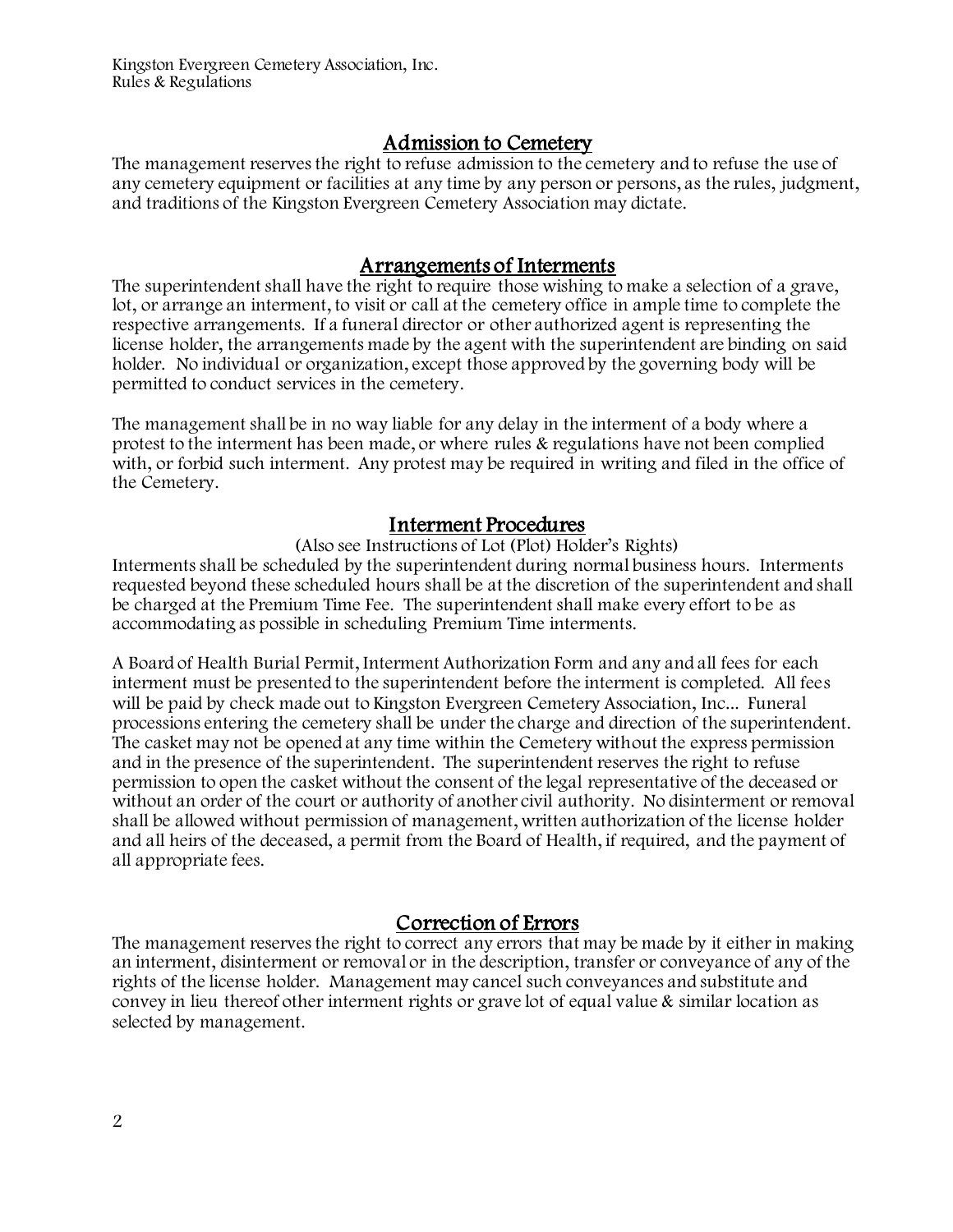# **Definitions**

| Cemetery        | All land within the property of Kingston Evergreen Cemetery Association,         |
|-----------------|----------------------------------------------------------------------------------|
|                 | dedicated for the burial of deceased human remains.                              |
| Governing Body  | The Board of Trustees of the Kingston Evergreen Cemetery Association,            |
|                 | Kingston Massachusetts.                                                          |
| Grantee         | See License Holder.                                                              |
| Grave           | A space of ground in a cemetery used, or intended for use, for the burial of     |
|                 | deceased human remains. Each grave has the right of interment of one (1)         |
|                 | full casket burial and one (1) burial of cremated remains or stillborn or burial |
|                 | of (2) human cremated remains.                                                   |
| Grave Box Liner | An unsealed concrete receptacle of three or more pieces in which the             |
|                 | casket is placed at time of burial.                                              |
| Interment       | The permanent placement of a dead human body, placed in a casket, a              |
|                 | durable outside container and buried in the ground.                              |
| Inurnment       | The permanent placement of cremated human remains in a niche, space in a         |
|                 | columbarium, or burial in the grave.                                             |
| License Holder  | The sole purchaser of the Licensed Rights of Burial of a grave, or cremation     |
|                 | niche, located in the Kingston Evergreen Cemetery.                               |
| Lot             | A place designated in a cemetery comprised of more than one grave space.         |
| Lot Holder      | See License Holder.                                                              |
| Management      | The Board of Trustees (governing body).                                          |
| Niche           | A discrete chamber designed, constructed, and intended for use as a              |
|                 | permanent repository, for the inurnment of cremated remains, encased in an       |
|                 | urn.                                                                             |
| Perpetual Care  | An arrangement made by the cemetery whereby restricted funds are set aside,      |
|                 | the income of which is used to maintain the cemetery, indefinitely.              |
| Rights of       | The rights given to a license holder for the use of a specific burial grave or   |
| Interment       | niche.                                                                           |
| Superintendent  | The person or persons duly appointed by the governing body for the purpose       |
|                 | of conducting and administering the cemetery owned and operated by the           |
|                 | Trustees of the Kingston Evergreen Cemetery Association.                         |
| Urn             | A durable container to hold cremated human remains. An urn can be placed         |
|                 | in a columbarium niche or buried in the ground.                                  |
| Vault           | A two-piece sealed receptacle for additional protection of the casket and or an  |
|                 | urn, which is placed in the ground at time of burial.                            |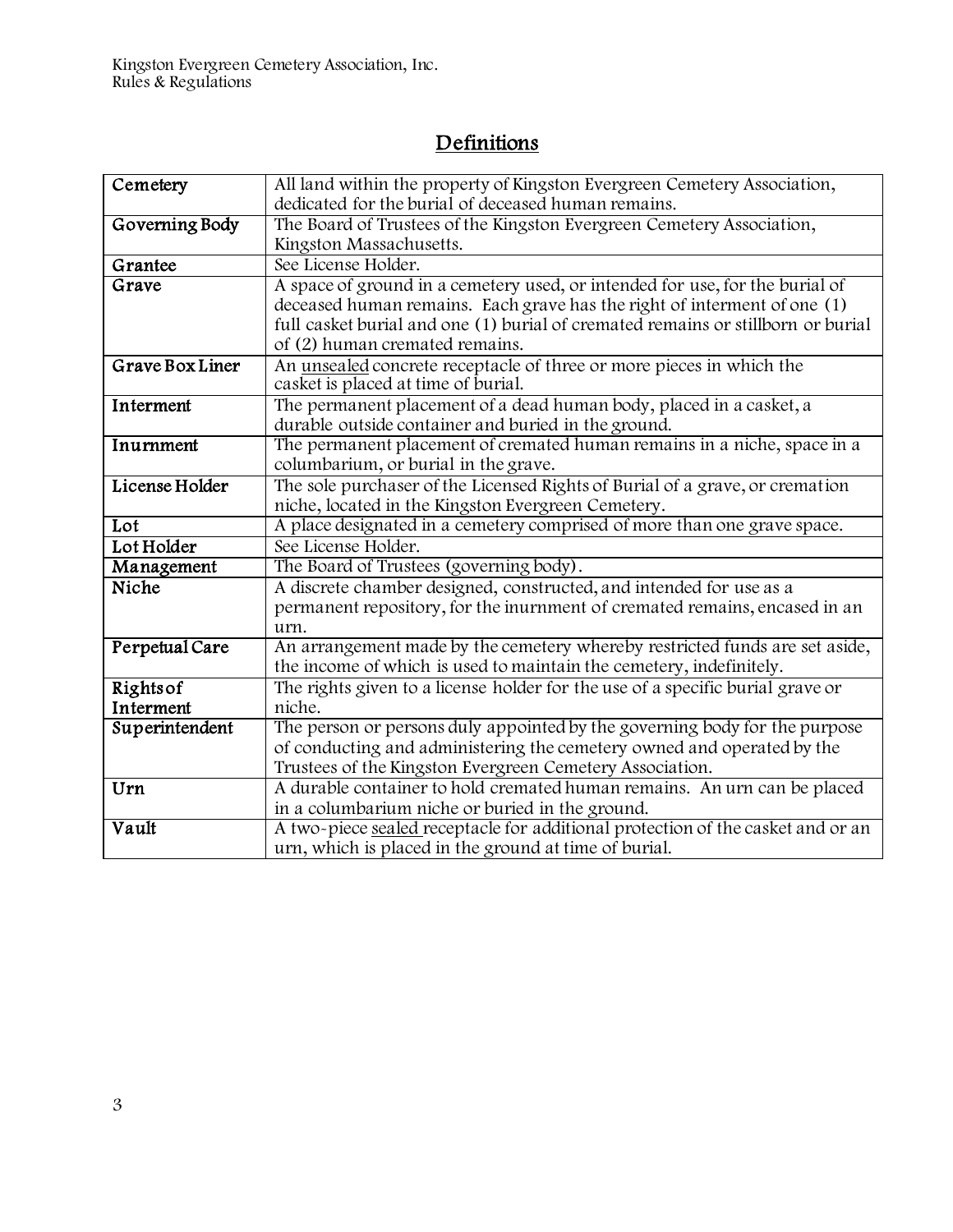#### Ornamentations and Decorations

In order to maintain a safe, pleasant and dignified burial ground, and to facilitate and expedite the overall maintenance of Kingston Evergreen Cemetery, the following Rules & Regulations shall be placed into effect, and shall apply retroactively to all grave sites.

No material of any kind whatsoever shall be used as edging around any lot by a lot holder.

All grave lot(s)/spaces must be kept ready for mowing during the summer months. Ornamental items necessitating moving for mowing will be removed. These items will be tagged and dated and placed in a designated area near the Prince Chapel. The lot holder shall have 60 days to claim such item(s) or they will be discarded.

The management reserves the right to remove any item(s), material(s) or structure(s) that, in its opinion, has become unmanageable, deteriorated, unsightly or dangerous. These items will be tagged and dated and placed in a designated area near the Prince Chapel. The lot holder shall have 60 days to claim such item(s) or they will be discarded.

Permission has been given by the governing body to its superintendent to trim any brush, branch, shrub or tree or cut anything down that will hinder mowing.

Bouquets, flowers, planters, pots, vases and other mementos including damaged plants and faded artificial flowers will be removed when they become unsightly in the opinion of the management.

Spring/Summer decorations and flowers must be removed by November 1<sup>st</sup>. Fall decorations and flowers must be removed by December 1<sup>st</sup>. Winter decorations and wreaths must be removed by April 1<sup>st</sup>.

One (1) approved vigil light will be allowed on each lot. All other sources of light, including but not limited to, solar, battery or by open flame are strictly prohibited. Vigil lights are to be placed in front of the stone only.

One (1) small religious statue not to exceed 16" high by 10" wide will be allowed on each lot. Statues are to be placed in front of the stone only.

A flowerbed of annual plants located in the front of the stone only, is permitted. The flower bed shall not exceed the length of the stone and to be no more than 12" in depth and shall be completely maintained throughout the season by the lot holder.

One (1) single hook crane (shepherd hook) not to exceed 4' (four feet tall) shall be permitted to be placed adjacent to the monument or stone.

Planting trees, bushes, shrubs, evergreens, ornamental grasses and perennials is prohibited.

If a lot holder is found in non-compliance of any of the Rules & Regulations, a notice will be sent to the lot holder's address on record. The lot holder shall have 15 (fifteen) days from mailing to rectify said violation before corrective action is taken by the management. The lot holder has the right to bring the matter in front of the governing body for discussion.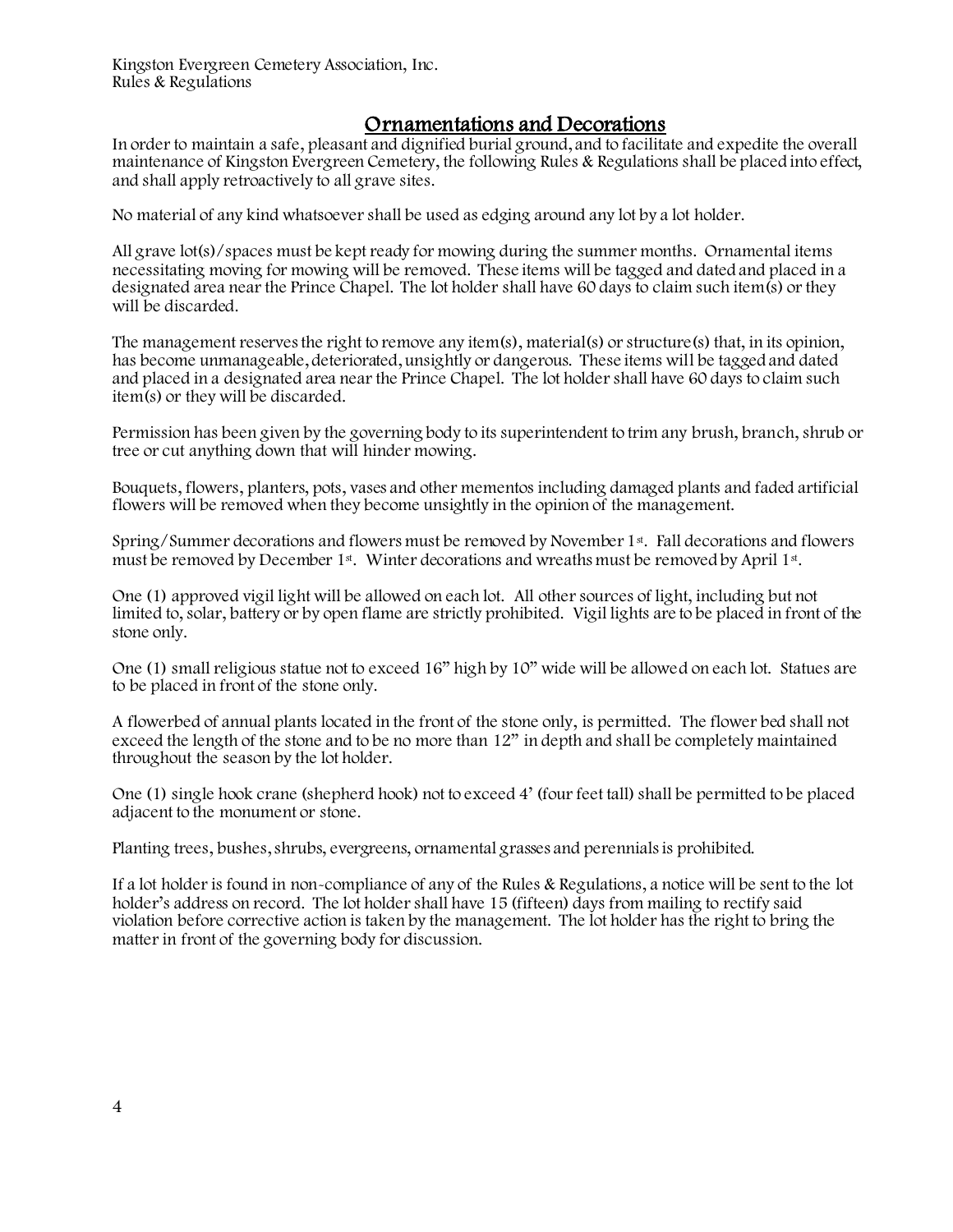# **Fee Schedule**

*Effective October 1, 2008 Amended March 17, 2009 Amended August 18, 2009 Amended September 15, 2011*

|                  | Location<br><b>Cost Per Grave</b>                   | Price   |
|------------------|-----------------------------------------------------|---------|
| 1                | Holmes Park, CC Section, DD Section                 | \$1,500 |
| $\mathcal{Q}$    | A Section Overview                                  | \$1,850 |
| 3                | The Oaks (Rear Pond Area Opposite Evergreen Street) | \$3,500 |
| $\overline{4}$   | Laurel-Vale                                         | \$3,000 |
| $\boldsymbol{5}$ | Oak Vale (Across From Holmes Park Section)          | \$3,000 |
| 6                | Mirror Pond                                         | \$5,000 |
|                  | BB (Old Section)                                    | \$1,500 |

# J **PLEASE NOTE**

- The above item numbers 3 through 7 will be in sequential order
- Two or more grave spaces are required for a monument

# **Regular Grave Openings**

*March 15th to December 15th*

| Location                                                                  | Price                           |
|---------------------------------------------------------------------------|---------------------------------|
| Full Burial                                                               | \$1,200                         |
| Cremations, Infants or Stillborns                                         | \$450                           |
| Winter Openings (December 16 <sup>th</sup> to March 31 <sup>st</sup> ) ** | \$100                           |
| Weekend Openings (Saturday, Sunday, Holidays) **                          | \$100                           |
| Foundations Per Square Foot                                               | \$200                           |
| Setting Footstones / Markers                                              | \$150                           |
| Removals                                                                  | Case by Case                    |
| Supervising of Bench Installation                                         | \$300<br>(effective $8/19/08$ ) |

#### **PLEASE NOTE**

- **\*\* -** Indicates an additional cost
- Roads are **NOT** maintained during winter months. Any snow plowing required will be an additional cost passed on to the burial.
- Each grave accommodates 1 full casket burial & 1 burial of human cremated remains/stillborn **OR**burial of 2 human cremated remains.

### **MISCELLANEOUS**

- Lot owners desiring to sell their lot must sell to EVERGREEN CEMETERY at the original purchase price (Voted-10/24/2006).
- Administration Fee \$50.00 per hour, minimum \$50.00 (Voted-11/21/2006).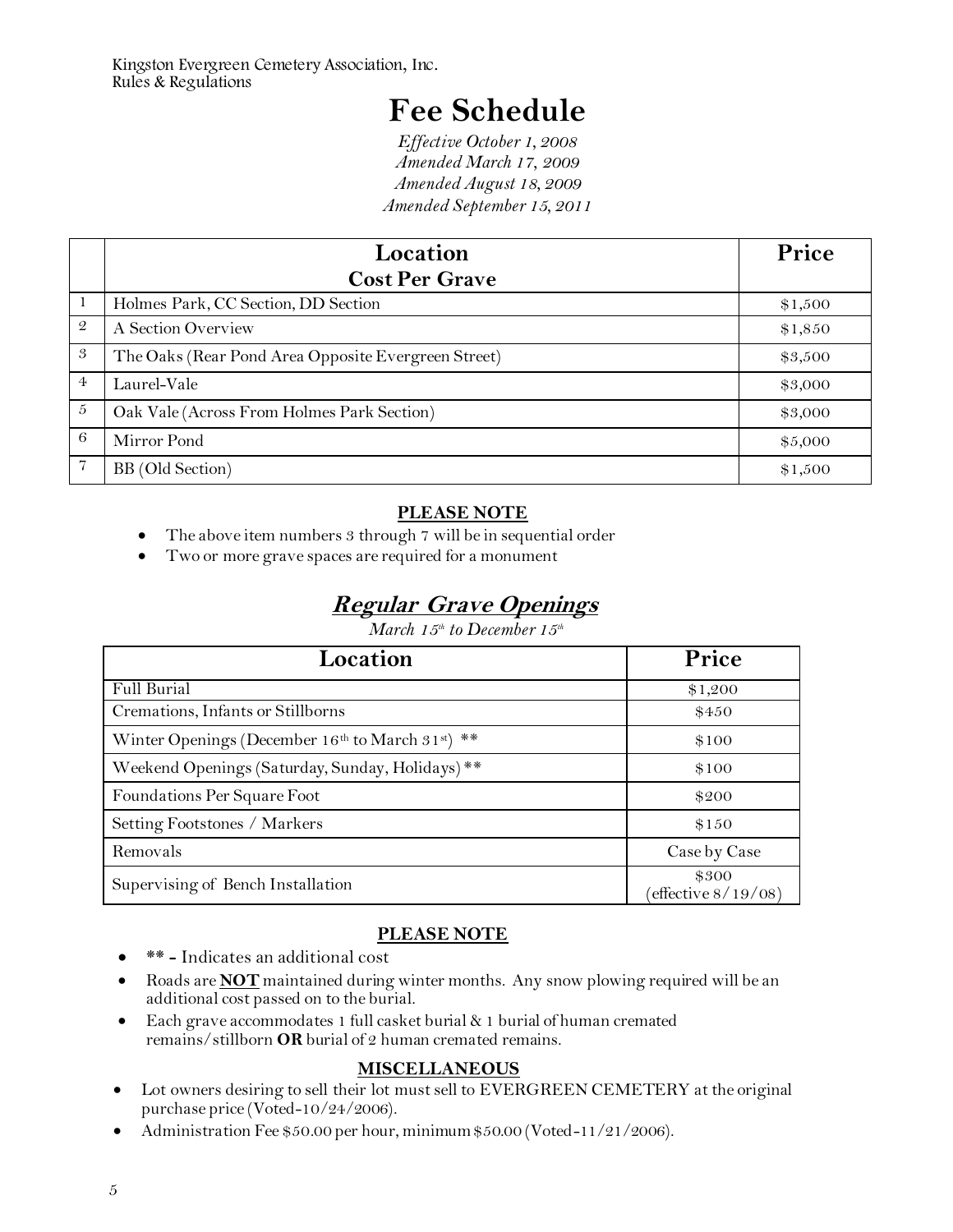# Instructions of Lot (Plot) Holder's Rights

The use of the lot is for lot holder or lot holder's relatives for interment purposes only and not for any resale or profit. By special permission of the governing body, a person not a member of the lot holder's family may be interred in said lot, but, in no case shall a lot holder have any right to sell, transfer, exchange or in any manner dispose of said lot or any part thereof, or any right or interest therein or any use of said lot.

In the event of death of a lot holder any and all privileges of the lot holder shall pass to the lot holder's family as prescribed by General Laws, Commonwealth of Massachusetts, Chapter 114, Section 29, 31, 32 and 33 and also Chapter 150, Section 3.

If in a will no express disposition or other mention is made of a cemetery lot owned by the testator at his demise, the ownership of the lot shall not pass from the lawful heirs by any residuary or other general clause of the will, but shall descend to his heirs, as if he died intestate.

The spouse of an owner of any lot containing more than one available interment space has a vested right of interment of his/her remains in the lot.

If the lot holder has filed written instructions at the cemetery office as to which member or members of his/her family shall succeed to the right of said lot, said instructions will be recognized by the governing body and will be followed if in the judgment of said governing body such instructions are clear, practicable and not manifestly unjust.

If no valid or sufficient written instructions shall have been filed in such office, or if valid and sufficient instructions are in conflict with a later will, and the lot holder has left instructions in said will, duly allowed to probate in a court having jurisdiction thereof, subject, however, to a vested right of interment of a surviving spouse, such instructions shall control, provided they are not in conflict with the cemetery rules and regulations then in force and provided the cemetery office is furnished with proof of the same.

In the absence of valid and sufficient written instructions filed with the governing body by the lot holder or duly probated will, the rights of interment shall devolve upon those entitled to succeed thereto by the laws of succession of the Commonwealth of Massachusetts.

In a conveyance to two or more persons as joint tenants, each joint tenant has a vested right of interment in the lot conveyed. Upon the death of a joint tenant, the title to the lot held in joint tenancy immediately vests in the survivors, subject to the vested right of interment of the remains of the deceased joint tenant. A vested right of interment may be waived by a writing acknowledged by a Notary Public and delivered to the governing body at the cemetery at which the lot is located and is terminated upon the interment elsewhere of the remains of the person in whom such rights vested. An affidavit by a person having knowledge of the facts setting forth the fact of the death of one joint tenant and establishing the identity of the surviving joint tenants names in the certificate to any lot, when filed with the governing body is complete authorization to the governing body to permit the use of the unoccupied portion of the lot in accordance with the directions of the surviving joint tenant(s) or their successor(s) in interest.

Persons arranging for interments should visit the cemetery where the superintendent will aid them in effecting the necessary arrangements. A minimum of twenty-four (48) hours is required to request arrangements for interment. Additional time may apply when arrangements are near a holiday, severe weather or winter related emergencies.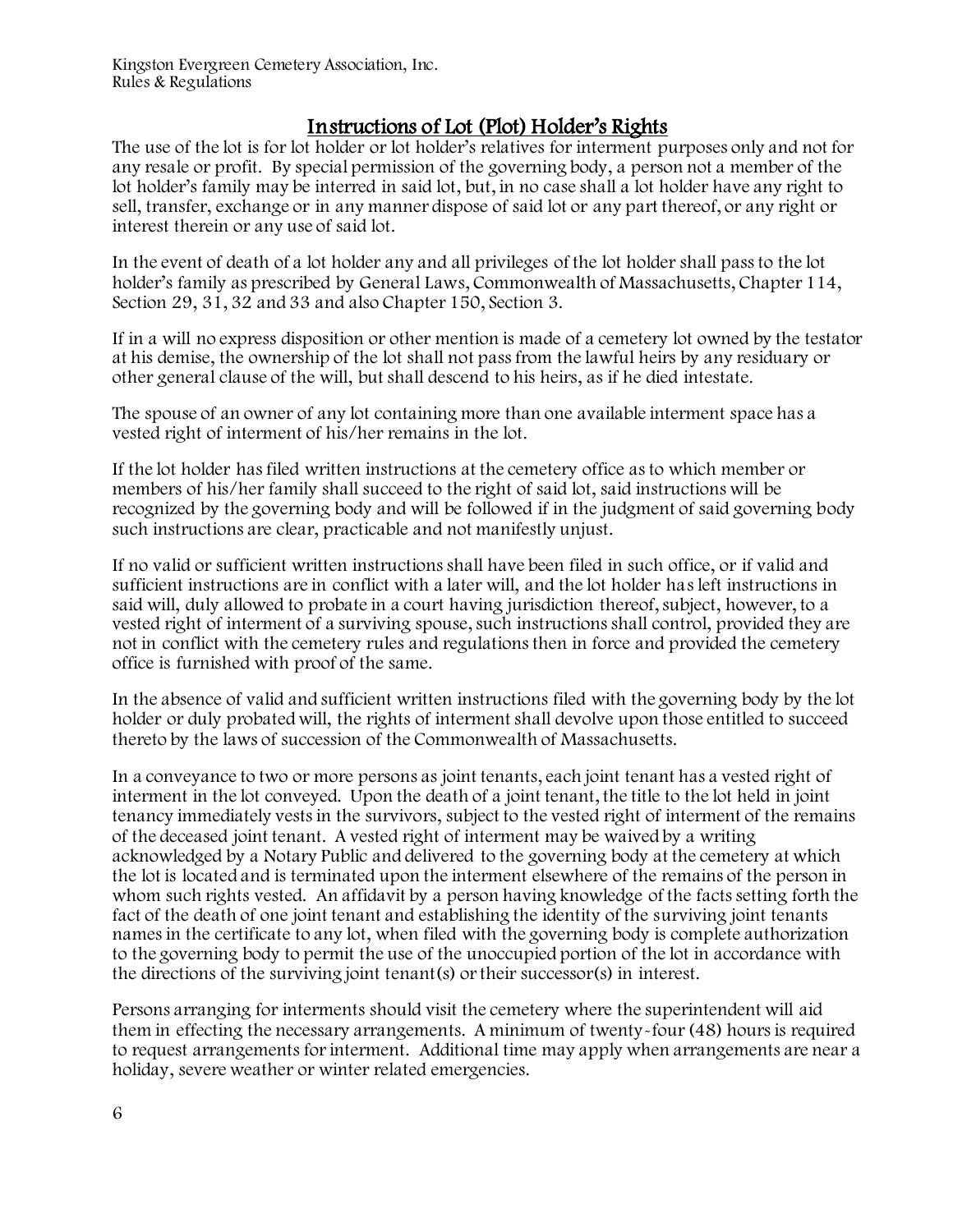## Instructions of Lot (Plot) Holder's Rights (Continued)

All grave interments shall be made with a concrete or a durable outside container in accordance with specifications determined by the management.

The management reserves the right to permit or grant additional burial rights to those established herein, based on availability of space. No additional memorials or monuments will be allowed.

## Service Charges and Payments

The governing body shall have the right to fix a charge and time of payment for each interment, disinterment, and removal, and for the performance of any other services rendered by the superintendent. All work and services in connection with such services shall be subject to and supervised by the superintendent.

Any indebtedness due purchase of lot, for work or services performed must be paid in full before an interment in the grave may be made, or before a memorial is erected, as the case may be.

The current Schedule of Fees is contained in this document as Appendix A.

# Care

The Kingston Evergreen Cemetery as operated by said Board of Trustees is a Perpetual Care Cemetery. All money that is designated for the Cemetery is used for Cemetery purposes; a portion is set aside for investment and the proceeds thereof are used to provide perpetual care. The Perpetual Care Fund is to be understood as that care and maintenance necessitated by natural growth and ordinary wear, and includes the management and the care of cutting lawns, cleaning and maintenance of roadways, walks and buildings, provided there is sufficient income funds for these purposes. The Perpetual Care Trust Fund income in no case means the maintenance, repair or replacement any memorial placed or erected upon any lot or grave: nor the planting, cutting, watering or care of any privately planted flowers, existing trees or shrubs: nor does it mean the reconstruction of any granite or special work in the cemetery of a lot or grave.

### Outside Workers

Only management reserves, and shall have, the right to give authorization to any workers, other than employees of the cemetery, before they may do work in Kingston Evergreen Cemetery.

### Cemetery Employees

Employees of the Kingston Evergreen Cemetery are not permitted to do any work for a license holder or heir, except upon the order of the governing body or management. The Cemetery staff is required to be civil and courteous to all visitors at all times. It is the policy of the Cemetery staff to provide quality care and service to the families at all times and on an equal basis.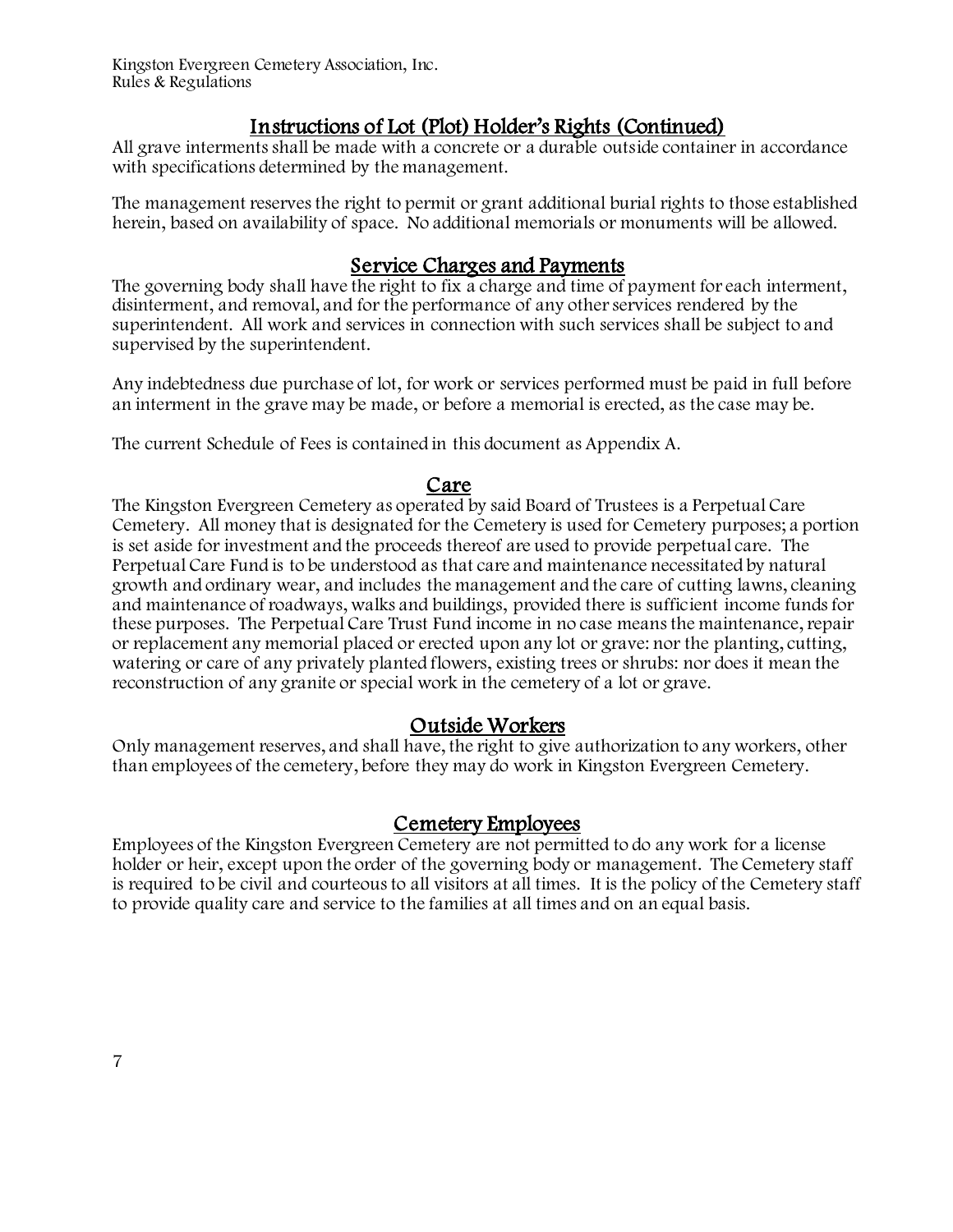# Memorials and Regulations for Memorial Work

Memorial dealers and/or their workers shall abide by all Rules & Regulations of the Cemetery. Workman who do not comply with these rules & regulations will not be permitted to work in the cemetery. All workers engaged in placing or erecting monuments or other structures are prohibited from scattering their material over adjoining lots, blocking roads or walks, or from leaving their material on the grounds longer than is absolutely necessary. Any damage done to lots, trees, shrubs or other cemetery property by memorial dealers or their workers will be arranged to be repaired by the management of Kingston Evergreen Cemetery and the cost of such repair shall be charged to the dealer.

No monumental work will be allowed to be delivered or set in the Spring until the ground has fully settled and is in proper condition.

The moving of any monuments, etc. shall be approved by the management. The management reserves the right to stop all work of any nature, whenever, in its opinion, proper preparations therefore have not been made or when work is being done in such manner as to endanger life or property; or when there is evidence of misrepresentation; or when work is not being executed according to specifications; or when any reasonable request by the management is disregarded; or when the work is in violation of the Rules & Regulations.

The management will exercise all possible care to protect raised lettering, carving or other ornaments on any memorial or other structure on any lot, however, it disclaims responsibility for any damage or injury thereto.

Management reserves the right to fix the days and hours when memorial work may be performed.

Lettering on monuments or markers is the responsibility of the one ordering work and or the monument company hired to do the work. All lettering must be done during normal working hours (Monday-Friday).

No foundation or stone setting may be done on a lot until all fees have been paid in full.

All monuments shall have foundations, with the exception of official U.S. Government or flush markers.

One family monument, (either bench or stone) shall be allowed on every 2 graves owned by a single deed holder. The monument, stone or bench shall be placed in the center of the lot at the head of the lot. The dimensions, composition and complete description of all monuments, stones benches, markers, and/or slant stones to be erected must be submitted to the Board of Trustees for approval.

Single spaces are limited to either a bevel top hickey marker, slant stone or a flush marker. Bevel markers or slant stones may not exceed 24" in length, 10" in width, 16" in height on a foundation, but no base. The marker, slant stone or flush marker shall be placed in the center of the space at the head of the space. The dimensions, composition and complete description must be submitted to the management for approval.

# Memorials and Regulations for Memorial Work (continued)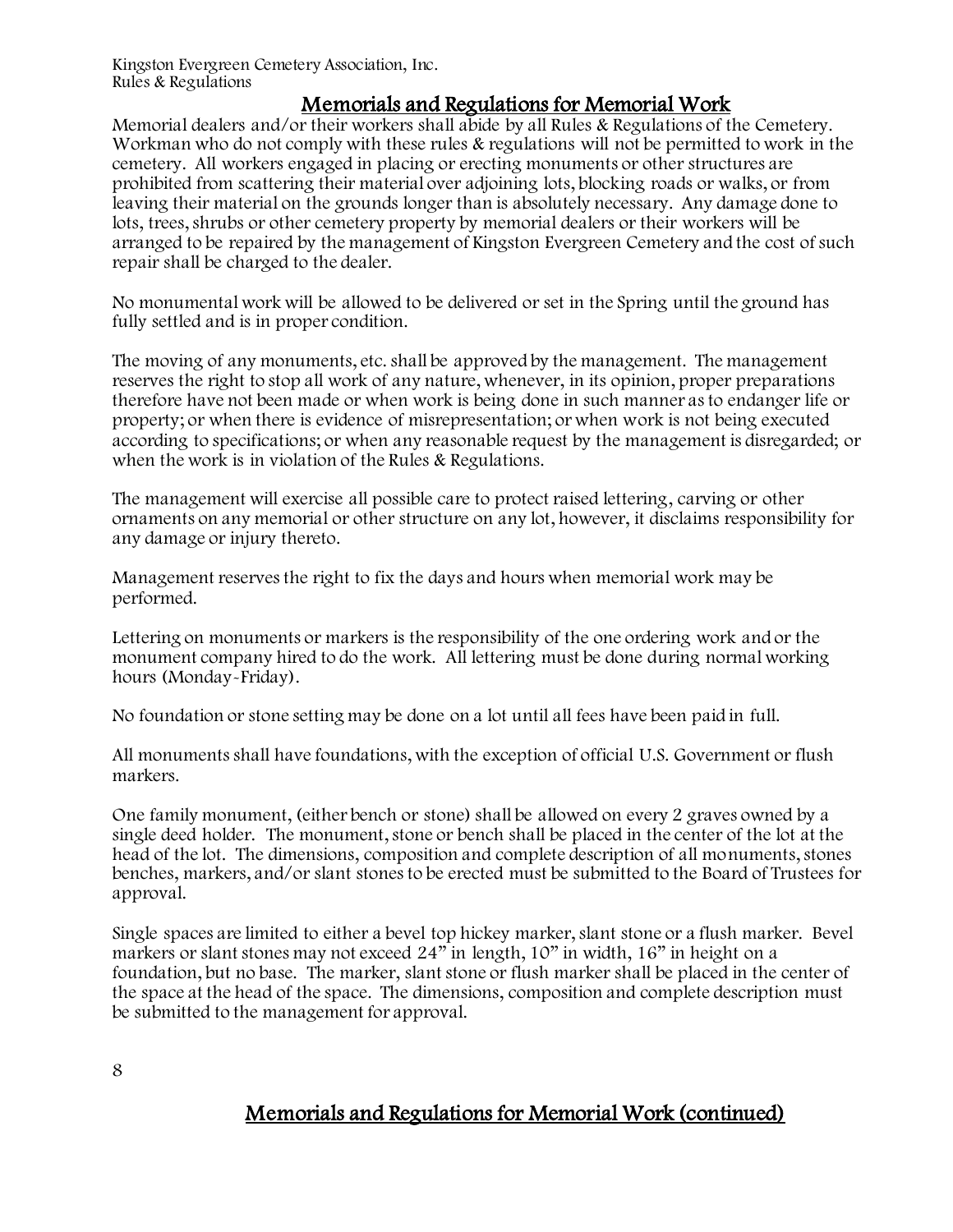Kingston Evergreen Cemetery Association, Inc. Rules & Regulations No benches or monuments shall be allowed on single grave spaces.

The license holder, its heirs and its authorized agents(memorial dealers) shall abide by all the rules & regulations of the cemetery operated by Kingston Evergreen Cemetery Association.

The management reserves the right to approve and prescribe the kind, size, design, quality, and material of memorials, inscriptions, monuments and markers placed in the cemetery. All memorials and inscriptions are subject to the approval of management, further delegated to the treasurer for approval.

Memorials deemed by management to be obscene, offensive or unreasonable will be rejected.

License holder and/or memorial dealer shall submit a detailed drawing and design of the memorial at the time of ordering its foundation. The memorial contractors will supply a certificate of insurance to management before work is performed in the cemetery.

All memorial work or permanent placement of a memorial shall be with the approval of the license holder of said lot or grave and/or the heirs if the licensee is deceased. All upright memorials require a foundation. The location and position in which the memorial is to be placed or erected shall be entirely subject to approval and under the supervision of the superintendent.

Memorial employees, in placing or erecting memorials or bringing materials in regard to such work, shall operate in a safe and efficient manner at all times. As independent contractors, they shall be responsible for their work as well as any damage to other memorials and/or cemetery grounds. All work must conform to the cemetery rules & regulations.

A base is required on all upright memorials and must be at a minimum height of 8" not to exceed 10". The total height including the base will not exceed 3 feet in height and 4 feet in length.

A bench may not exceed the following dimensions, 4 feet in length, 18 inches in width and must be placed on patio blocks. Placement of a bench will be under the supervision of the cemetery superintendent (see fee schedule).

# Grading and Improvements

The management reserves the right to do all grading, landscaping work, improvements of any kind, and all care of lots and graves; likewise to plant, trim, cut or remove all trees, shrubs and herbage within the cemetery grounds. Any and all improvements or alterations in the cemetery will be under the direction of and subject to the approval of the management. The management reserves the right to use legally approved chemical applications to beautify and protect the cemetery grounds.

# Right to Re-plat

The following rights and privileges are hereby reserved to the Governing Body and/or management to be exercised at any time for the erection of buildings, for any purpose or use connected with, incident to, convenient for, the care, preservation of, preparation for interment of the deceased or other cemetery purpose; to survey, enlarge, diminish, re-plat, alter in shape or size or otherwise change all or part of a portion of any cemetery, including to establish, close or otherwise modify the roadways and walks.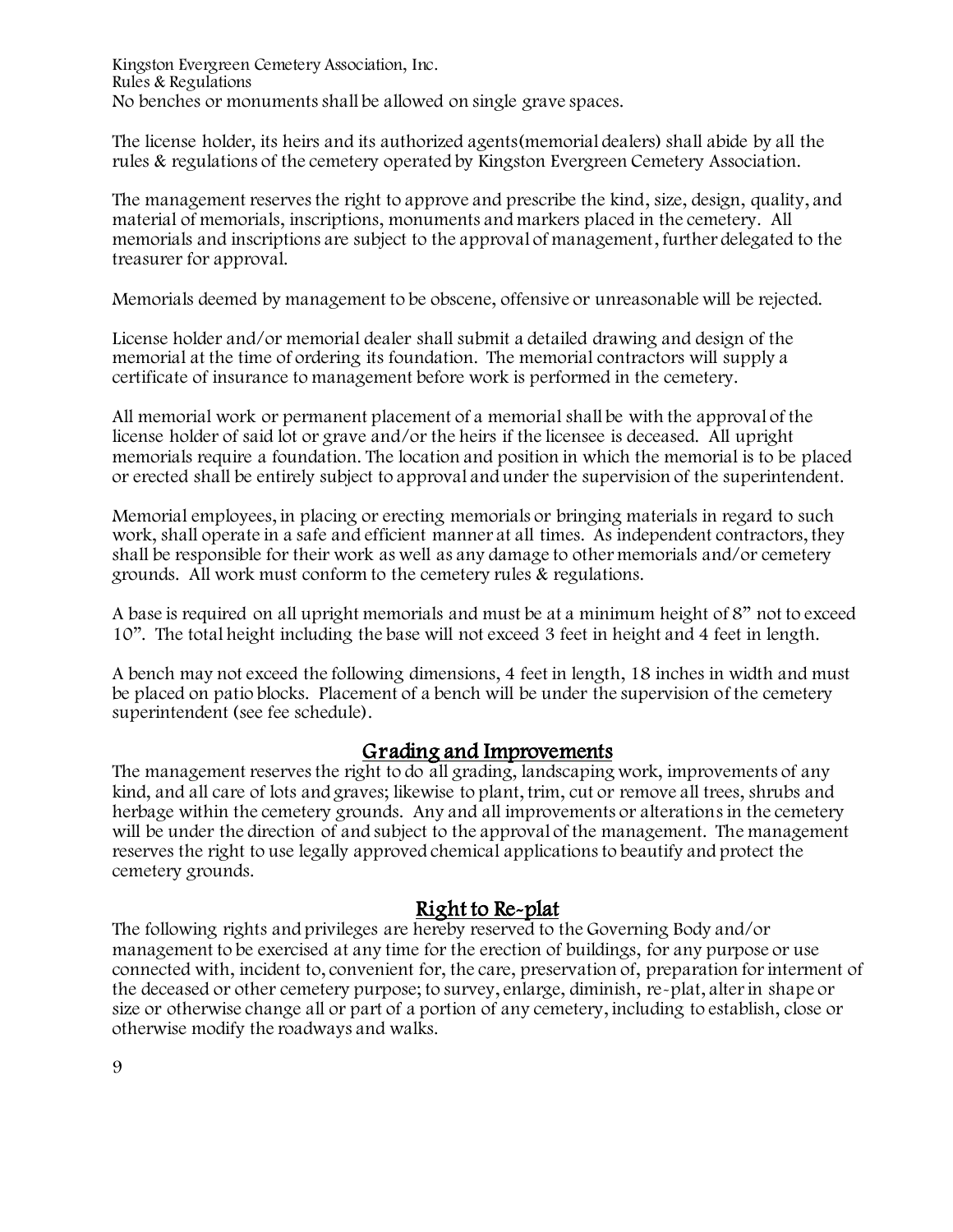# No Easements Granted

No easement or right is granted to any license holder in any road, drive, walkway within the cemetery, but such roads, drives, walkways, may be used as means of access to the cemetery and its buildings as long as management devotes said areas for that purpose.

#### Loss or Damage

The management disclaims all responsibility for loss or damage beyond its reasonable control, and especially from damage by an act of God, the elements, insurrections, riots, order of any military or civil authority, thieves, vandals, strikers, malicious mischief makers, explosions, unavoidable accidents, or any cause similar or dissimilar beyond management's control, whether the damage be direct or collateral. In the event it becomes necessary to reconstruct, or repair any section of the cemetery, including graves or any portion thereof, management shall give written notice of repairs to its license holders or heirs of record or necessity of repairs. If it is the responsibility of the license holder or its heirs to repair said damage, then said notice be sent to the last known address of the license holder and if the holder does not repair the damages in a reasonable time, the management may direct the repairs to be made and charge the expense to the holder of record.

# Use of Cemetery and Conduct within Cemetery

- The use of motorized vehicles and any other forms of transportation, other than authorized vehicles, are limited to roadways, paved or unpaved, and are specifically excluded from walkways and grassed areas.
- Speed shall be limited to fifteen miles per hour maximum (15 MPH).
- Parking on the grass is prohibited.
- All recreational activities including but not limited to sledding, skiing, ice skating, skateboarding, roller blading, scooters, and bike riding are not allowed in the Cemetery.
- Snowmobiles, go-carts, scooters or any other types of recreational motorized or mechanized vehicles are not allowed.
- No signs or notices or advertisements of any kind shall be allowed in the cemetery unless placed by the management.
- Domestic animals are strictly prohibited in the Cemetery whether or not they are in control by the responsible party or on a leash. Standard exception- Seeing eye dog.
- All persons are prohibited from any disrespectful use of the Cemetery.
- Children are not permitted to climb or play on monuments.
- Loitering, play or other boisterous activity within the Cemetery is prohibited.
- Alcoholic beverages are prohibited on the Cemetery grounds at all times.
- The governing body shall in no way be held liable for any injuries sustained by anyone while in the Cemetery.
- Water spigots are located throughout the cemetery grounds. Please be sure to turn water off completely when not in use. Water is turned off for the Winter season on or before November 1<sup>st</sup> and is turned on for the Spring/Summer/Fall season on or before May 1<sup>st</sup>.
- Trash receptacles are located throughout the Cemetery grounds. Please discard all old flowers, paper and pots in receptacles. Deposit of household trash is strictly prohibited. Please do not discard anything in the woods surrounding the cemetery.